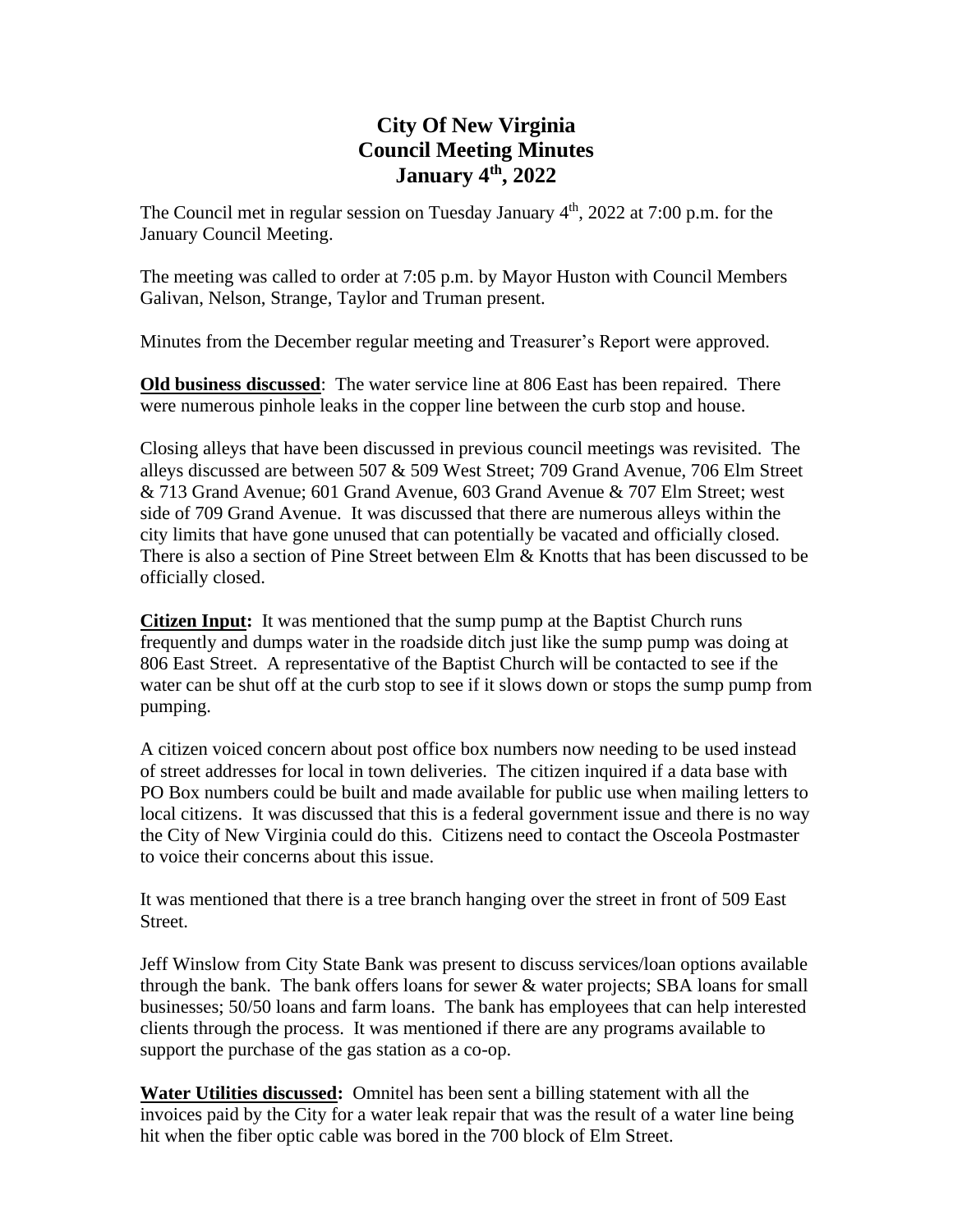**Law Enforcement: –** There was no report summary from the Sheriff's Office for the month of December for review.

**Fire Department Business:** Fire Chief Jake Zuercher was present and reported the department had a total of 156 calls in  $2021 - 115$  were medical calls and 41 were fire/miscellaneous calls.

Chief Zuercher advised the Council that the current ambulance billing company is not bringing in any revenue to the City. The company was originally based out of Omaha but sold out to a much bigger company based out of Pennsylvania. Zuercher inquired if the City would consider a new billing company. Nelson moved, seconded by Truman to approve the search for a new ambulance billing company. A roll call vote was taken: 5 ayes, 0 nays. Motion carried. Truman moved, seconded by Strange to proceed with the necessary paperwork and all other necessary actions if a new ambulance billing company is found. A roll call vote was taken: 5 ayes, 0 nays. Motion carried.

Chief Zuercher advised the Council the parking brake on Engine 761 is not working and needs repaired.

Chief Zuercher advised the Council that the search continues for a good used truck to be used for a second grass truck.

Nelson moved, seconded by Truman to pass & approve Resolution 2022-01 - A RESOLUTION NAMING CITY STATE BANK AND IOWA PUBLIC AGENCY INVESTMENT TRUST (IPAIT) DEPOSITORIES OF CITY FUNDS. A roll call vote was taken: 5 ayes, 0 nays. Motion carried.

Nelson moved. Seconded by Truman to designate the Record-Herald & Indianola Tribune as official paper for publication of city budget, State of Iowa Annual Financial Report, ordinances and any other necessary legal publications for 2022. A roll call vote was taken: 5 ayes, 0 nays. Motion carried.

Nelson moved, seconded by Truman to designate the Tri Corner Express as official paper for publication of City Council Meeting minutes, public notices and any other legal publications for 2022. A roll call vote was taken 4 ayes, 0 nays. Motion carried.

Nelson moved, seconded by Truman to re-appoint Robert Stuyvesant as City Attorney for the City of New Virginia for 2022. A roll call vote was taken: 5 ayes, 0 nays. Motion carried.

Nelson moved. Seconded by Truman to re-appoint Jennifer Baughman as City Clerk and Justin Strange as Mayor Pro-Tem. A roll call vote was taken: 5 ayes, 0 nays. Motion carried.

The council discussed re-establishing the Deputy City Clerk position. Per the City Attorney, the position must be posted along with a job description. Truman moved, seconded by Taylor to post the position in the Post Office, Library and City State Bank by 1/11/2022 with applications back to the City by 1/25/2022 and interviews to be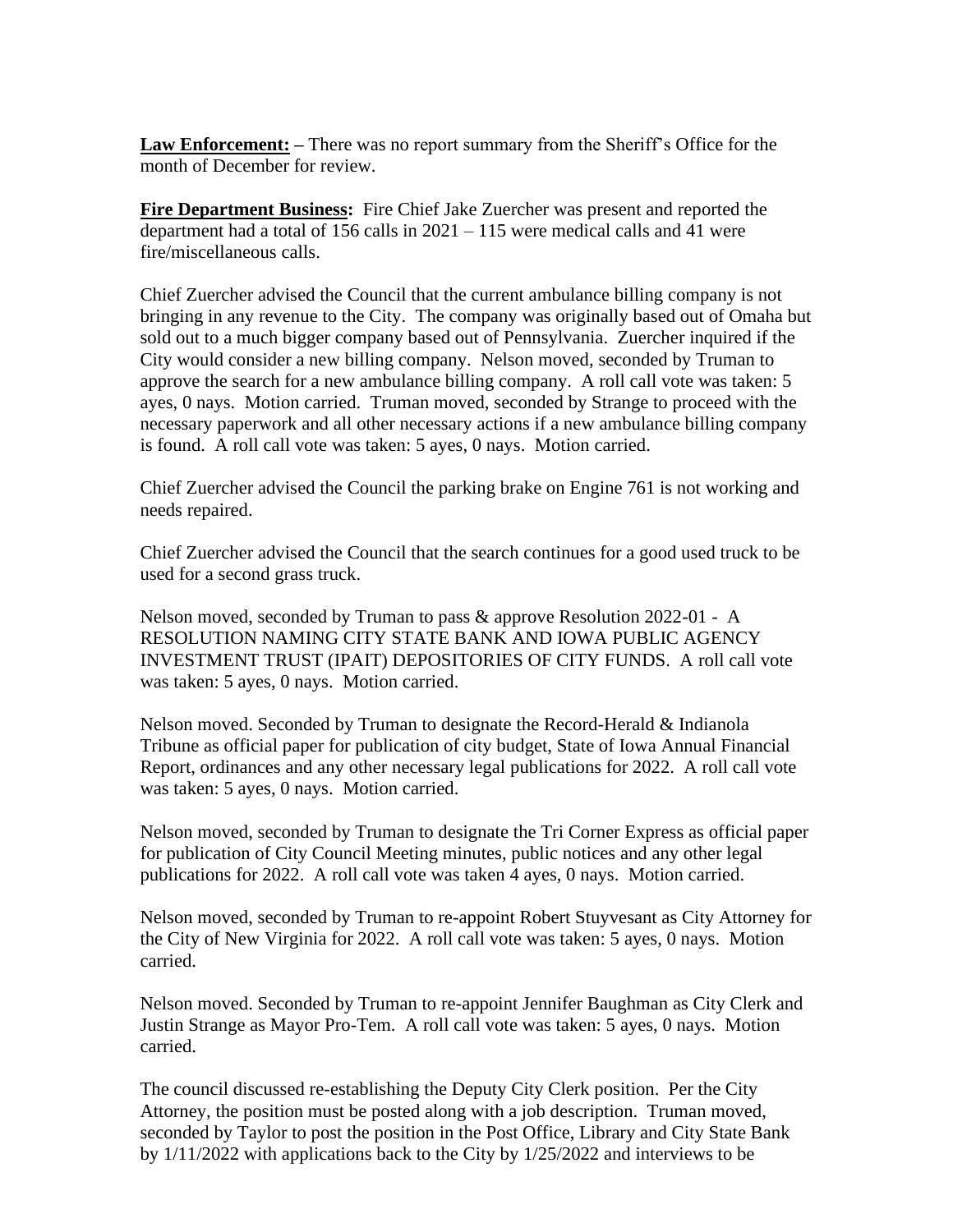conducted by Mayor Huston and Councilmember Strange. A roll call vote was taken: 5 ayes, 0 nays. Motion carried. Applications are located at City State Bank.

The 2022-23 city budget was discussed. Projects and items to be considered in the budget include five sets of bunker gear for the fire department; replacement of two or three fire hydrants; street repairs including sealcoating South Street, Maple Street, Pine Street and Felton Street; add storage space to fire station. Other projects to consider for the future include a new ambulance in three to five years; sidewalk project to include East Street, Broadway and West Street with a town meeting this spring to discuss sidewalks; new Christmas lights; close remaining unmaintained alleys; communicate with Larry Reynolds about selling old ballfield for recreational use; utility replacement.

### **GAMP FINANCIAL UPDATE**

### **January 4, 2022**

Our rentals are still pretty steady. The concrete in front of the east door has been poured. Thank You to Mike Bethards and crew for the wonderful work.

#### **NEW VIRGINIA PLAYGROUND COMMITTEE UPDATE**

.

The Committee has not been able to schedule a meeting yet to finalize the sign project as well as the memorial tree. I will send out an email in order to get the two projects completed. Our account balance is \$2,550.82. Ted Lare Garden Center, Ellis Greenhouse and Busy Bee will be contacted to see what they have for flowering trees.

#### **KEEP IOWA BEAUTIFUL PROGRAM**

The account balance is \$2,955.82. The Committee did not have a meeting in December. The next scheduled meeting will include discussing plans for 2022.

The Old Settlers Fireworks Fund is approximately \$800.00 away from their goal. The Committee is researching and looking for ideas for kids 12 to 18 years old during Old Settlers Weekend. It has been discussed to have a display of old tractors and equipment on Sunday of Old Settlers.

Waste Solutions of Iowa will be implementing an increase for recycling pick up from 7.5% to 7.75% annually.

Strange moved, seconded by Nelson to approve payment of all City bills. A roll call vote was taken: 5 ayes, 0 nays. Motion carried.

With no further business to come forth, Galivan moved, seconded by Taylor to adjourn meeting. A roll call vote was taken: 5 ayes, 0 nays. Motion carried. Meeting adjourned at 8:55 p.m. The February council meeting is scheduled for Saturday February  $12<sup>th</sup>$ , 2022 at 7:30 a.m**. February meeting date – Saturday February 12th , 2022 at 7:30 a.m.** 

Jennife Baughman

Jennifer Baughman, City Clerk